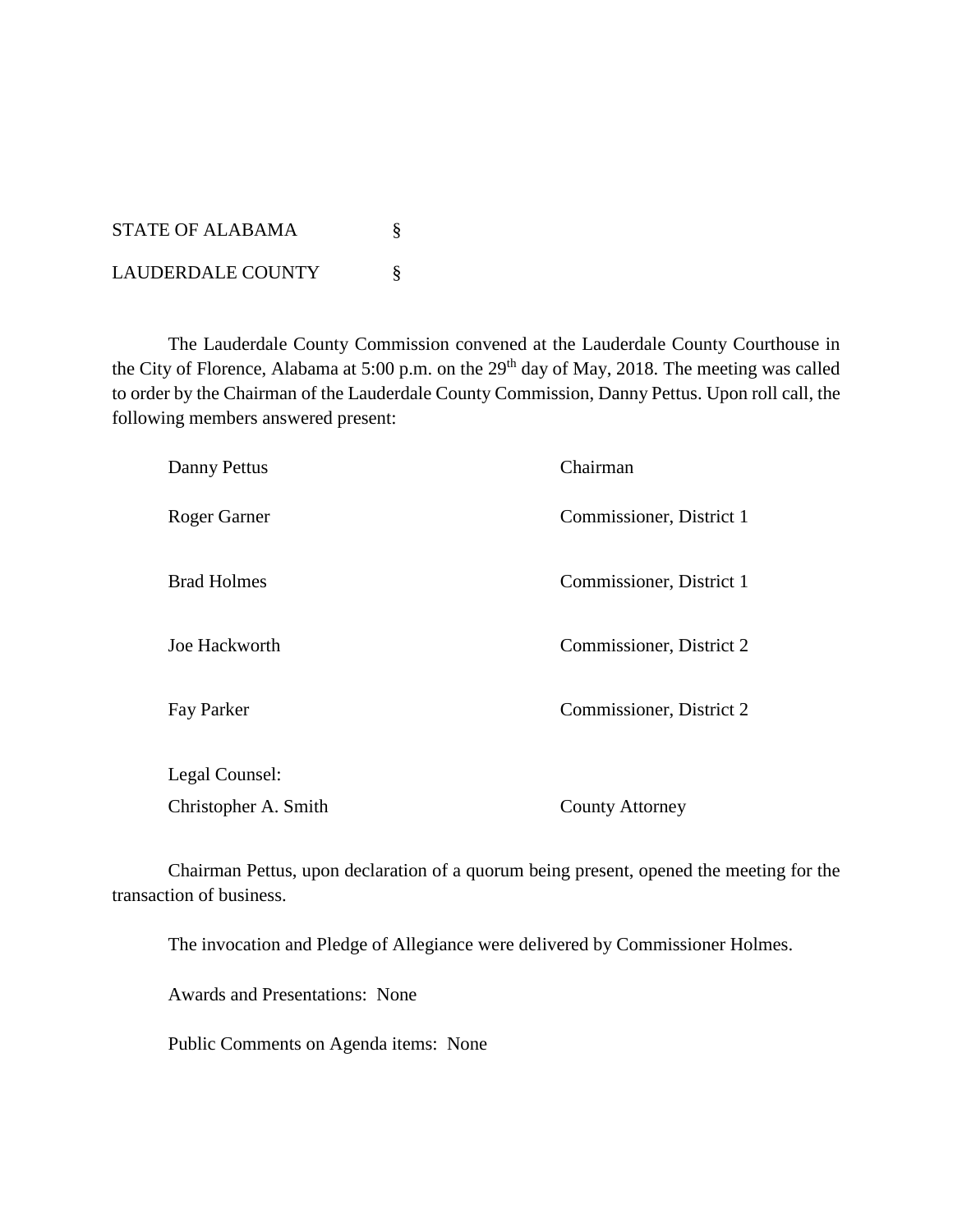Commissioner Parker moved, seconded by Commissioner Holmes that all items listed on the regular business agenda be approved for immediate consideration. There being no discussion and upon a vote taken, motion unanimously approved. Agenda is herein recorded and made part of these minutes.

Commissioner Holmes moved, seconded by Commissioner Garner that the minutes of the last regular meeting of the Commission be approved for recording. There being no discussion and upon vote taken, motion unanimously approved.

Commissioner Garner moved, seconded by Commissioner Parker to approve a resolution that authorizes the Lauderdale County Commission to approve a donation to the City of Killen in support of the 2018 Founders Day event. The donation in the amount of four thousand dollars will be paid out of the Tourism Fund. Any budget amendment needed is hereby authorized and approved. There being no discussion and upon a vote taken, motion unanimously approved. Resolution is herein recorded and made a part of these minutes.

Commissioner Hackworth moved, seconded by Commissioner Parker to approve a resolution which will allow the Lauderdale County Detention Center to hire three new jail employees. The new jail employees hired are to be fully trained in time for the opening of the Female Inmate Dormitory which will open later in the year. The cost of the salary and benefit package for the three additional employees is forty thousand five hundred forty-five dollars and six cents each for the remaining four months of the current fiscal year. Any budget amendment needed to the current budget is hereby authorized and approved. There being no further discussion and upon a vote taken, motion unanimously approved. Resolution is herein recorded and made a part of these minutes.

Commissioner Holmes moved, seconded by Commissioner Garner to approve a resolution that will allow the Lauderdale County Attorney, Chris Smith, to go forward by whatever legal means necessary to acquire the following property for the State of Alabama: Tract 1, Industrial Access grant in Rogersville Industrial Park, Rogersville, Alabama. There being no discussion and upon a vote taken, motion unanimously approved. Resolution is herein recorded and made a part of these minutes.

Commissioner Parker moved, seconded by Commissioner Hackworth to approve the Family Medical Leave requested by the Lauderdale County Sheriff, Rick Singleton, for one of his employees. The leave to begin on May  $21<sup>st</sup>$ ,  $2018$  and end on July  $31<sup>st</sup>$ ,  $2018$ . All medical paperwork has been reviewed and is current. There being no discussion and upon a vote taken, motion unanimously approved. Family Medical Leave is herein recorded and made part of these minutes.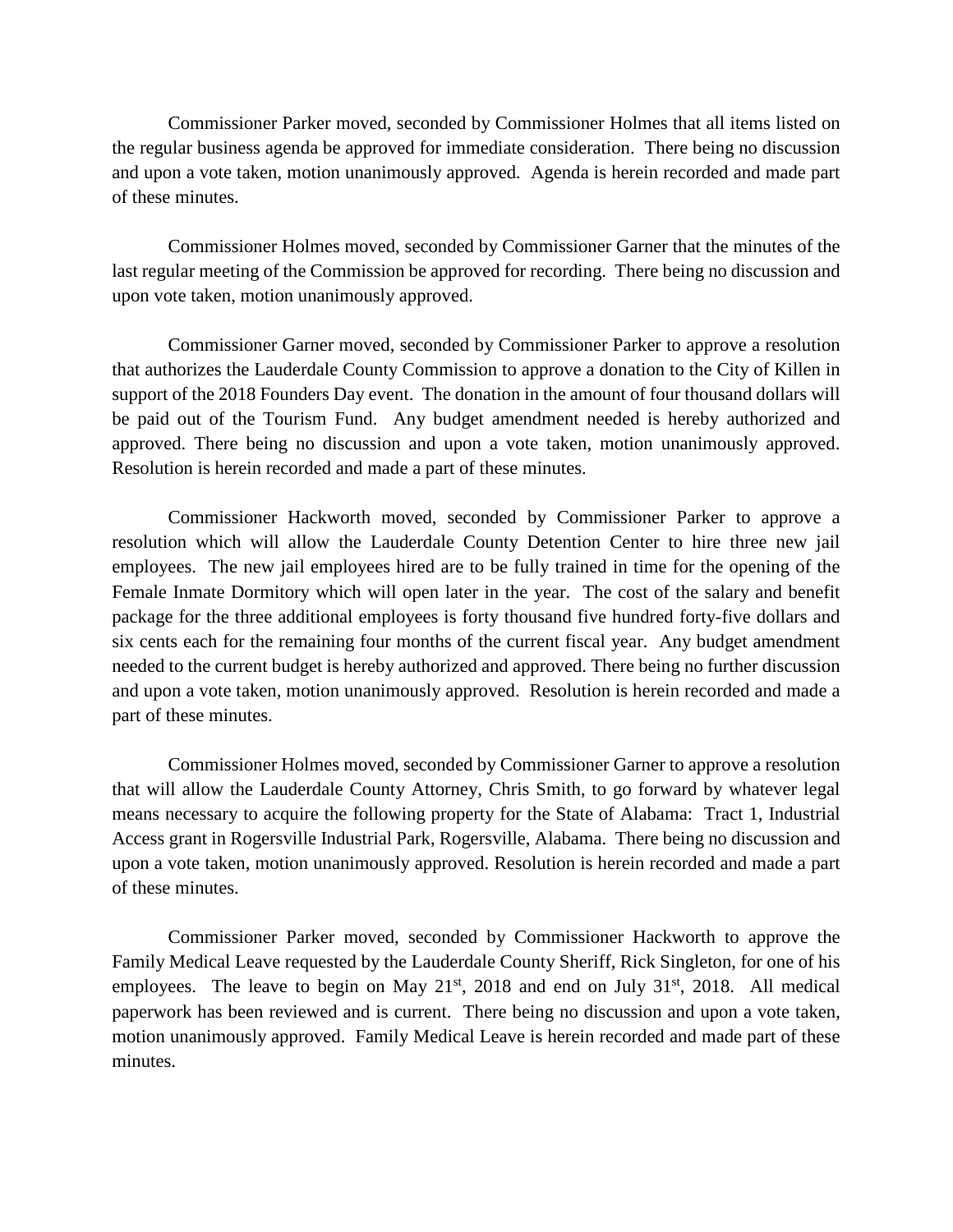Commissioner Hackworth moved, seconded by Commissioner Parker to approve the Family Medical Leave requested by Lauderdale County Probate Judge, Will Motlow, for one of his employees. The leave to begin on May  $21<sup>st</sup>$ , 2018 and end on August  $10<sup>th</sup>$ , 2018. All medical paperwork has been reviewed and is current. There being no discussion and upon a vote taken, motion unanimously approved. Family Medical Leave is herein recorded and made part of these minutes.

The invoiced bills were audited, allowed, and ordered to be paid upon a motion by Commissioner Parker and seconded by Commissioner Holmes. There being no discussion and upon a vote taken, motion unanimously approved.

## CHECKS ISSUED MAY 14th, 2018 THROUGH MAY 28<sup>TH</sup>, 2018

| <b>GENERAL-SPECIAL</b><br>CHECK # 53460-53510       | \$559,151.22 |
|-----------------------------------------------------|--------------|
| <b>AGRI-BUSINESS FUND</b><br>CHECK # 3640-3643      | \$1,174.75   |
| <b>LEPA FUND</b><br>CHECK # 7997-8004               | \$5,576.21   |
| <b>GASOLINE TAX FUND</b><br>CHECK # 16728-16742     | \$232,883.92 |
| PUBLIC BLDG., R & B SPECIAL<br>CHECK $# N/A$        | 0.00         |
| PUBLIC HIGHWAY & TRAFFIC FUND<br>CHECK $# N/A$      | 0.00         |
| AL. TRUST CAPITAL IMPROVEMENT FUND<br>CHECK $#$ 338 | \$10,225.72  |
| <b>RRR GASOLINE TAX FUND</b><br>CHECK $# N/A$       | 0.00         |
| <b>REAPPRAISAL FUND</b><br>CHECK #11329-11338       | \$33,132.76  |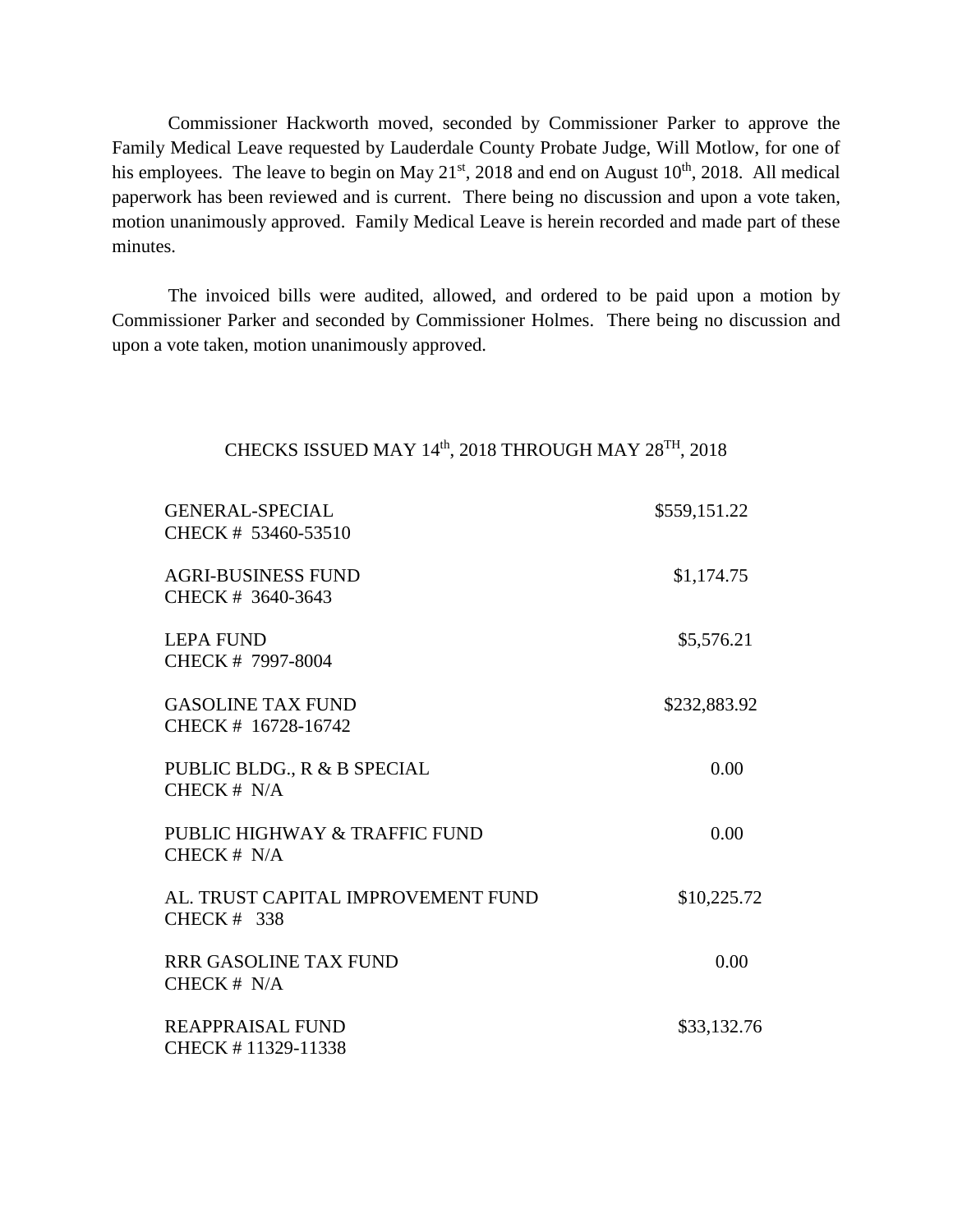| REAPPRAISAL MONEY MARKET<br>CHECK # N/A                     |       | 0.00           |  |
|-------------------------------------------------------------|-------|----------------|--|
| TOURISM, REC. & CONVENTION FUND<br><b>CHECK # 473</b>       |       | \$977.50       |  |
| <b>RSVP FUND</b><br>CHECK # 17116-17122                     |       | \$2,884.17     |  |
| CHILD PROTECTION FUND<br><b>CHECK # 1217</b>                |       | \$1,342.27     |  |
| <b>SERIES 2001 DEBT SERVICE FUND</b><br><b>CHECK # 265</b>  |       | \$10,953.13    |  |
| <b>CDBG FUND</b><br>CHECK # N/A                             |       | 0.00           |  |
| <b>SOLID WASTE FUND</b><br>CHECK # 7232-7247                |       | \$180,061.82   |  |
| <b>ACCOUNT PAYABLE FUND</b><br>CHECK # 40230-40279          |       | \$586,910.43   |  |
| FIRE PROTECTION FEE FUND<br>CHECK # 4423-4436               |       | \$8,511.44     |  |
| <b>INDUSTRIAL DEVELOPMENT TAX FUND</b><br>CHECK # 1144-1145 |       | \$253,740.79   |  |
| <b>TOBACCO TAX FUND</b><br>CHECK # N/A                      |       | 0.00           |  |
| <b>TVA TAX FUND</b><br>CHECK # 5628-5640                    |       | \$388,971.92   |  |
|                                                             | Total | \$2,276,498.05 |  |